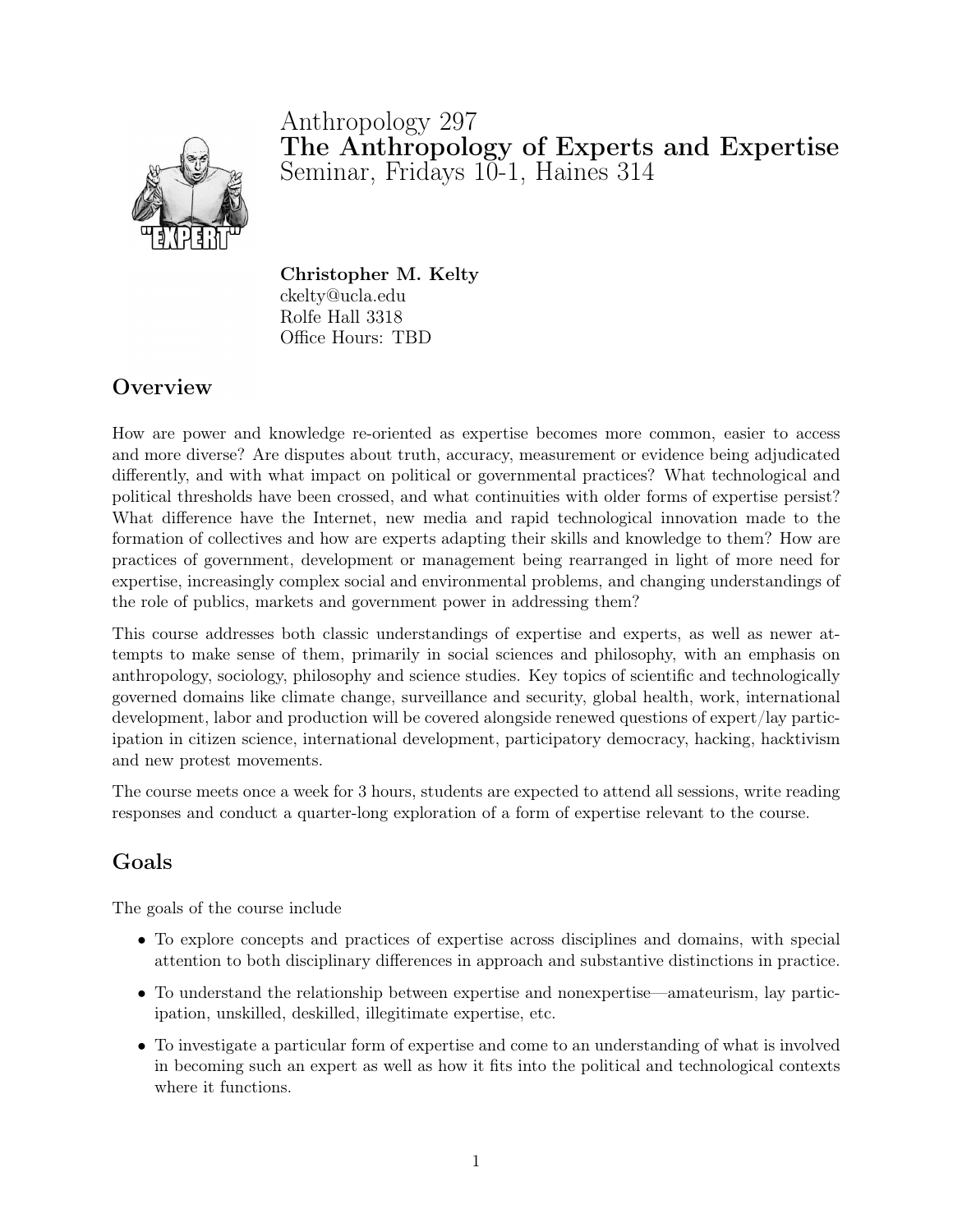## Requirements

Students will be graded on three things:

- 25% Discussion and intellectual engagement: Students are required to attend at least 9 of 10 sessions (from beginning to end), participate in discussion, and present their own independent investigations on the topic in class where appropriate.
- 25% Reading responses: Students are required to submit a total of eight reading responses. These are to be divided into four (4) prospective and four (4) retrospective reports in any combination. Prospective reports are due no later than 24 hours **before** class meets. These responses are expected to help guide discussion, raise issues for clarification, and connect to the ongoing research project (see below). Retrospective reading responses are due no later than 24 hours **after** class meets. These responses reflect on the discussion that occurred in class. Remember that you can only do four of each kind, lest your procrastination get the better of you.
- 50% Quarter long research project: Become an expert. Can you? Why or why not? If not, what kinds of things do you need to know or experience to become this kind of expert? What would it take, and how long and in what ways, to become this expert? Pick a domain where expertise plays a key role. Throughout the course, investigate this domain in as many ways as you can. Your reading responses and discussion in class can reflect this interest, as you attempt to connect it to the readings for each week. By the end of the course you will produce a paper (no longer than 6000 words) which summarizes your understanding of the case in terms of the readings and discussions in the course. What kind of expertise is at stake? Who are the experts and how did they become experts? What is the relation of expertise to governance, ethics, politics?

Some examples of contemporary issues that might make for interesting cases: Apple iPhone backdoors, Zika, ISIS/ISIL, Flint, Michigan, Refugees and Asylum, disasters, recent or ongoing (Fukushima, earthquakes, storms), etc..

## Books and Articles

Books to buy at the bookstore:

- Max Weber. The Vocation Lectures (Hackett Classics). New York: Hackett Publishing Company, Inc., 2004
- Harry M. Collins. Rethinking expertise. Chicago: University of Chicago Press, 2007
- Penelope Harvey. Roads: an anthropology of infrastructure and expertise. Ithaca London: Cornell University Press, 2015
- Candis Callison. How climate change comes to matter : the communal life of facts. Durham: Duke University Press, 2014
- Timothy Mitchell. Rule of experts Egypt, techno-politics, modernity. Berkeley: University of California Press, 2002
- Peter Miller. Governing the present : administering economic, social and personal life. Cambridge: Polity, 2008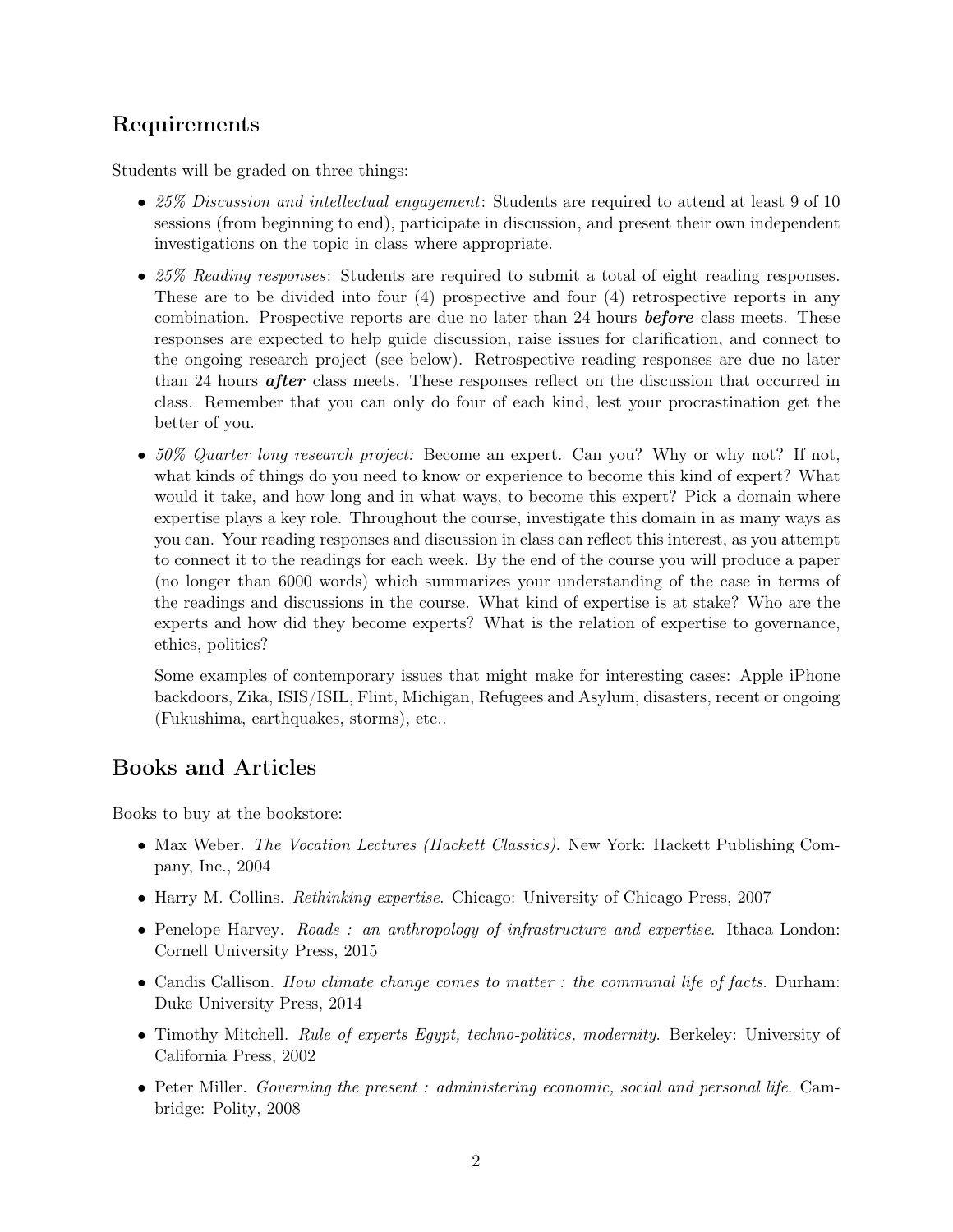- Tania Li. The will to improve : governmentality, development, and the practice of politics. Durham: Duke University Press, 2007
- E Coleman. *Hacker*, *hoaxer*, *whistleblower*, *spy*: *the many faces of Anonymous.* London Brooklyn, NY: Verso, 2015
- Stephen Collier, Andrew Lakoff, and Christopher Kelty. *Limn Number 5: Ebola's ecologies.* California: CreateSpace, 2015

All other materials will be available as PDFs on the CCLE Website.

## Syllabus

Part 1: [Weeks 1-2] Overviews and Classics What kinds of things do we care about when we care about experts and expertise? How is it related to professionals, scientists, skilled labor, manual and mental labor, calling, vocation, knowledge/power, doxa/epistemé, omnicompetent individuals and great communities, rational actors and think tanks and so on. What kinds of empirical, critical and philosophical work has been done in this domain?

Part 2: [Weeks 3-4] The Phenomenology of Expertise What does it feel like to be an expert? What's the relation between the expert and the expertise? Craft, skill, mastery, vs. credentials and rituals of legitimation. How does apprenticeship relate to expertise, and how is embodied expertise transformed into bureaucratic structure or systematic forms of management and audit?

Part 3: [Weeks 5-6] Truth and Politics How is expert knowledge related to political power? How are different kinds of expertise arranged along with different forms of political and governmental systems? Who are the "meta-experts" in this form of arrangement?

Part 4: [Weeks 7-10] Cases A look at expertise, experts, science and government in several domains: climate change, infrastructure, international development/aid, and information technology.

## Detailed Schedule

#### Part 1: Overviews and Classics

#### EXPERT

Expert is from fw expert, oF, rw expertus, L, past participle of experiri - to try. It appeared in English, as an adjective, in 1C14, at the same time as the closely related experience. It is characteristic that it began to be used as a noun - an expert from eC19, in an industrial society which put increasing emphasis on specialization and qualification. It has continued to be used over a wide range of activities, at times with a certain vagueness (cf. qualified and the more deliberate formal qualifications). It is interesting that inexpert, as a noun in the opposite sense, was occasionally used from 1C19, but the main word in this sense is, of course, layman, generalized from the old contrast between laymen and clerics. Lay is from fw laicus, L - not of the clergy, from rw laikos, Gk - of the people. There is a comparable movement in profession, C13, from rw profiteri, L - to declare aloud, which was originally an avowal of religious belief, becoming the basis of two nouns; professor - a ranked teacher, C14, an avower, C15; and professional, C18, in a widening range of vocations and occupations. Amateur, fw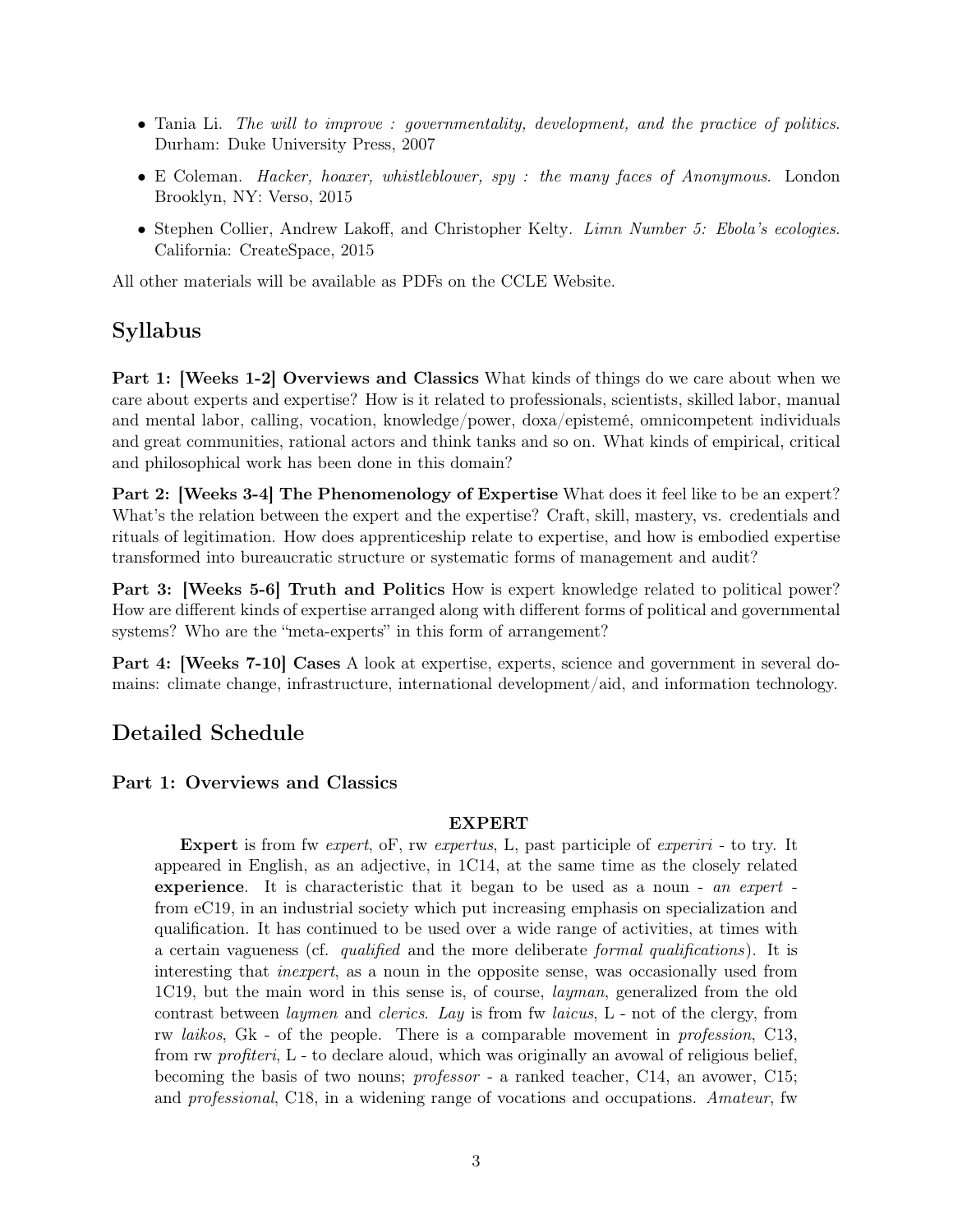amatore. It, rw amator, L - lover, and thence one who loves something, developed in an opposed pairing with professional (first as a matter of relative skill, later as a class and then monetary distinction) from C18.

See INTELLECTUAL

From: R. Williams. Keywords: A Vocabulary of Culture and Society. Routledge revivals. Routledge, 2011

#### Friday April 1, Orientation and Classic readings

#### Required Readings

- Max Weber. The Vocation Lectures (Hackett Classics). New York: Hackett Publishing Company, Inc., 2004
- Laura Nader. "Up the Anthropologist: Perspectives Gained from Studying Up". In: Reinventing Anthropology. Ed. by Dell Hymes. New York: Pantheon Books, 1972, pp. 284–311
- Andrew Abbott. The system of professions: An essay on the division of expert labor. University of Chicago Press, 2014, Introduction only.

#### Reviews

- Dominic Boyer. "Thinking through the Anthropology of Experts". In: Anthropology in Action 15.2 (2008), pp. 38–46
- Gil Eyal and Larissa Buchholz. "From the Sociology of Intellectuals to the Sociology of Interventions". In: Annual Review of Sociology 36 (2010), pp. 117–137
- E Summerson Carr. "Enactments of expertise". In: Annual Review of Anthropology 39 (2010), pp. 17–32

#### Optional/Selections

- Lucien Lévy-Bruhl. How Natives Think. New York: A. A. Knopf, 1925
- Paul Radin. *Primitive man as philosopher*. New York: NYRB Classics, 2015
- Claude Levi-strauss. The Savage Mind. Chicago: University of Chicago Press, 1966
- Diana E Forsythe. "Ethics and politics of studying up in technoscience". In: Anthropology of Work Review 20.1 (1999), pp. 6–11
- Nick Seaver. "Studying Up: The Ethnography of Technologists". In: Ethnography Matters (blog) (2014)
- Hugh Gusterson. "Studying up revisited". In: PoLAR: Political and Legal Anthropology Review 20.1 (1997), pp. 114–119
- Ulf Hannerz. "Studying down, up, sideways, through, backwards, forwards, away and at home: Reflections on the field worries of an expansive discipline". In: *Locating the field: space, place* and context in anthropology (2006), pp. 23–42
- Sherry B Ortner. "Access: Reflections on studying up in Hollywood". In: *Ethnography* 11.2 (2010), pp. 211–233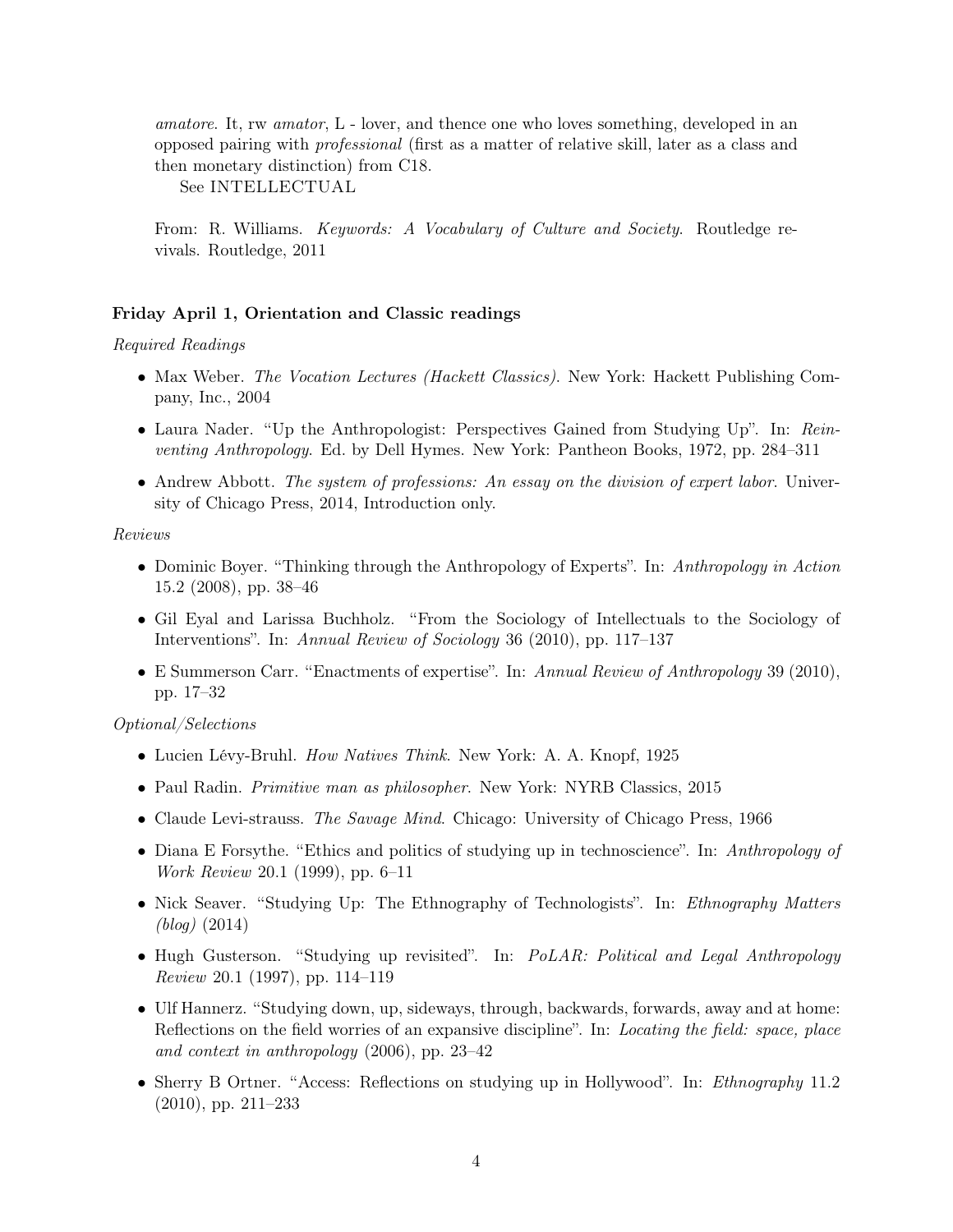• Esther Priyadharshini. "Coming unstuck: Thinking otherwise about "studying up"". In: Anthropology & education quarterly 34.4 (2003), pp. 420–437

## Friday April 8 Contemporary theories of expertise

Required

- Harry M. Collins. Rethinking expertise. Chicago: University of Chicago Press, 2007
- Gil Eyal. "For a Sociology of Expertise: The Social Origins of the Autism Epidemic". In: American Journal of Sociology 118.4 (2013), pp. 863–907

## Optional/Selections

- Pierre Bourdieu. *Distinction : a social critique of the judgement of taste*. Cambridge, Mass: Harvard University Press, 1984
- Evan Selinger and Robert P. Crease. The philosophy of expertise. New York: Columbia University Press, 2006

## Part 2: The phenomenology of expertise

## Friday April 15, Expertise, Corporeality and the AI Debates

Required Readings

- "Expertise" in Alessandro Duranti. *Key terms in language and culture*. Malden, Mass: Blackwell, 2001.
- Hubert Dreyfus and Stuart Dreyfus. *Mind over machine : the power of human intuition and* expertise in the era of the computer. New York: Free Press, 1986, Prologue, chapters 1 and 4, Conclusion and Epilogue.
- Hubert Dreyfus. What computers still can't do : a critique of artificial reason. Cambridge, Mass: MIT Press, 1992, part III pps. 143-194.
- Nick Seaver. "The nice thing about context is that everyone has it". In: Media, Culture and Society 37.7 (2015), pp. 1101–1109

Optional/Selections

- Mihaly Csikszentmihalyi. Flow: the psychology of optimal experience. New York: Harper-Perennial, 1991
- Michael Polanyi. The tacit dimension. Chicago London: University of Chicago Press, 2009
- Schön. The reflective practitioner : how professionals think in action. New York: Basic Books, 1983

## Friday April 22: Cont'd

Required Readings

- Natasha Dow Schüll. Addiction by Design: Machine Gambling in Las Vegas. First Edition. Princeton University Press, 2012 Chapters 2, 5 and 6.
- Dominic Boyer. "The corporeality of expertise". In: *Ethnos* 70.2 (2005), pp. 243–266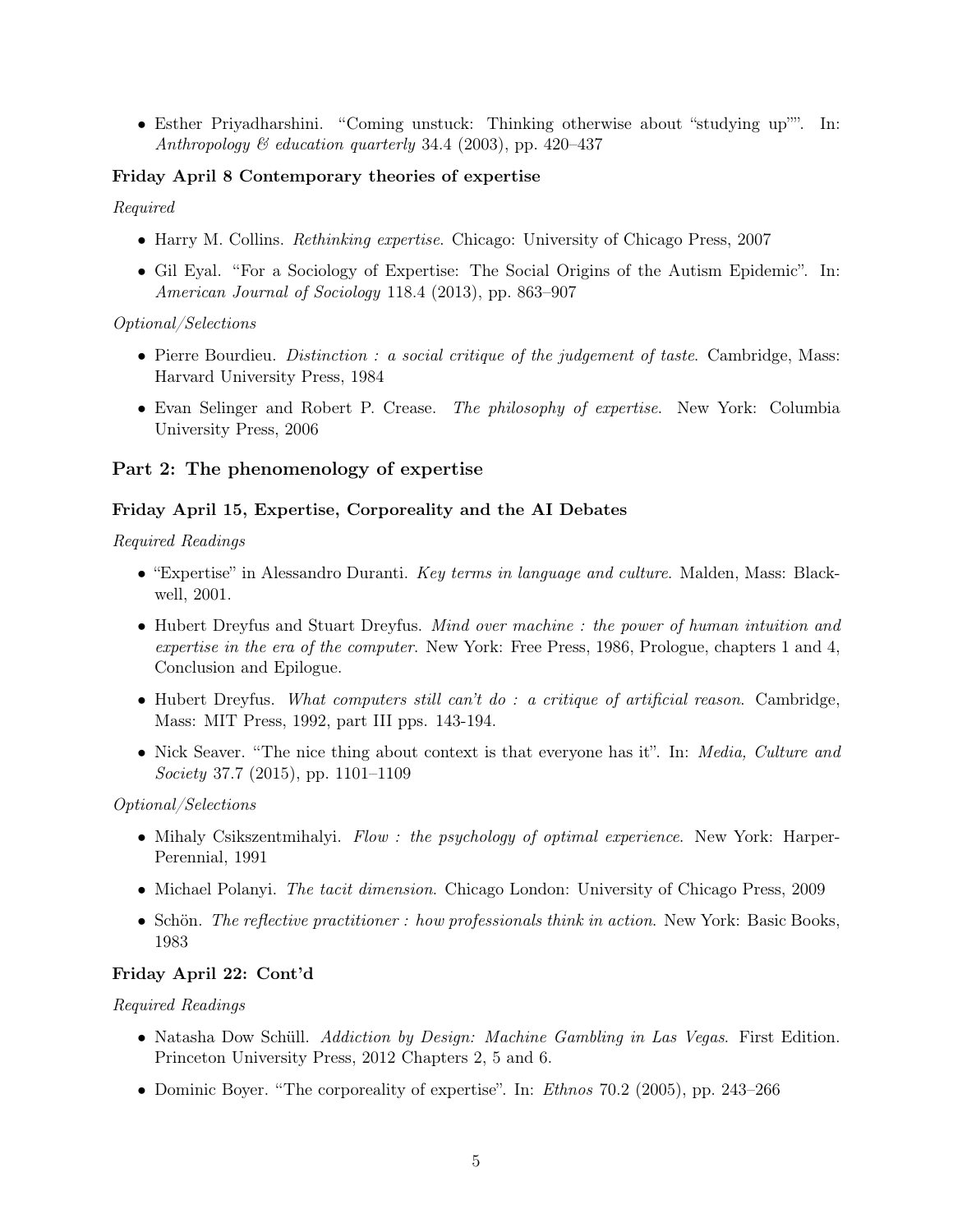- Erin O'Connor. "Glassblowing Tools: Extending the Body Towards Practical Knowledge and Informing a Social World". In: Qualitative Sociology 29.2 (2006), pp. 177–193
- Hélène Mialet. "Do angels have bodies? Two stories about subjectivity in science: The cases of William X and Mister H". in: Social Studies of Science 29.4 (1999), pp. 551–581

#### Optional/Selections

- Richard Sennett. The craftsman. New Haven: Yale University Press, 2008
- Graham Jones. Trade of the Tricks Inside the Magician's Craft. Berkeley: University of California Press, 2011
- Natasha Myers. Rendering life molecular : models, modelers, and excitable matter. Durham London: Duke University Press, 2015
- Harry West. *Ethnographic sorcery*. Chicago: University of Chicago Press, 2007

## Part 3: Experts in Truth and Politics

#### Friday April 29

#### Required Readings

- Timothy Mitchell. Rule of experts Equpt, techno-politics, modernity. Berkeley: University of California Press, 2002, Introduction, Chapters 1, 7, 8, and 9.
- Peter Miller. Governing the present : administering economic, social and personal life. Cambridge: Polity, 2008, Introduction, Chapters 5, 7 and 8

#### Optional/Selections

- C Mills. The power elite. New York: Oxford University Press, 1999
- Paul Rabinow. French modern : norms and forms of the social environment. Chicago: University of Chicago Press, 1995
- Paul Rabinow. *Making PCR : a story of biotechnology*. Chicago: University of Chicago Press, 1996

#### Friday May 6

#### Required Readings

- Stephen Collier, Andrew Lakoff, and Christopher Kelty. *Limn Number 5: Ebola's ecologies.* California: CreateSpace, 2015
- Stephen J Collier and Andrew Lakoff. *Vital Systems Security: Reflexive Biopolitics and the* Government of Emergency. Vol. 32. 2. 2015, pp. 19–51
- "What is critique?" in Michel Foucault. The Politics of Truth. Ed. by Sylvère Lotringer. Los Angeles: Semiotext(e), 1997 (Experts on Magic should read "Christianity and Confession" instead).
- Stephen J Collier. "Topologies of Power Foucault's Analysis of Political Government beyond 'Governmentality'''. In: *Culture & SocietySAGE* 26.6 (2009), pp. 78–108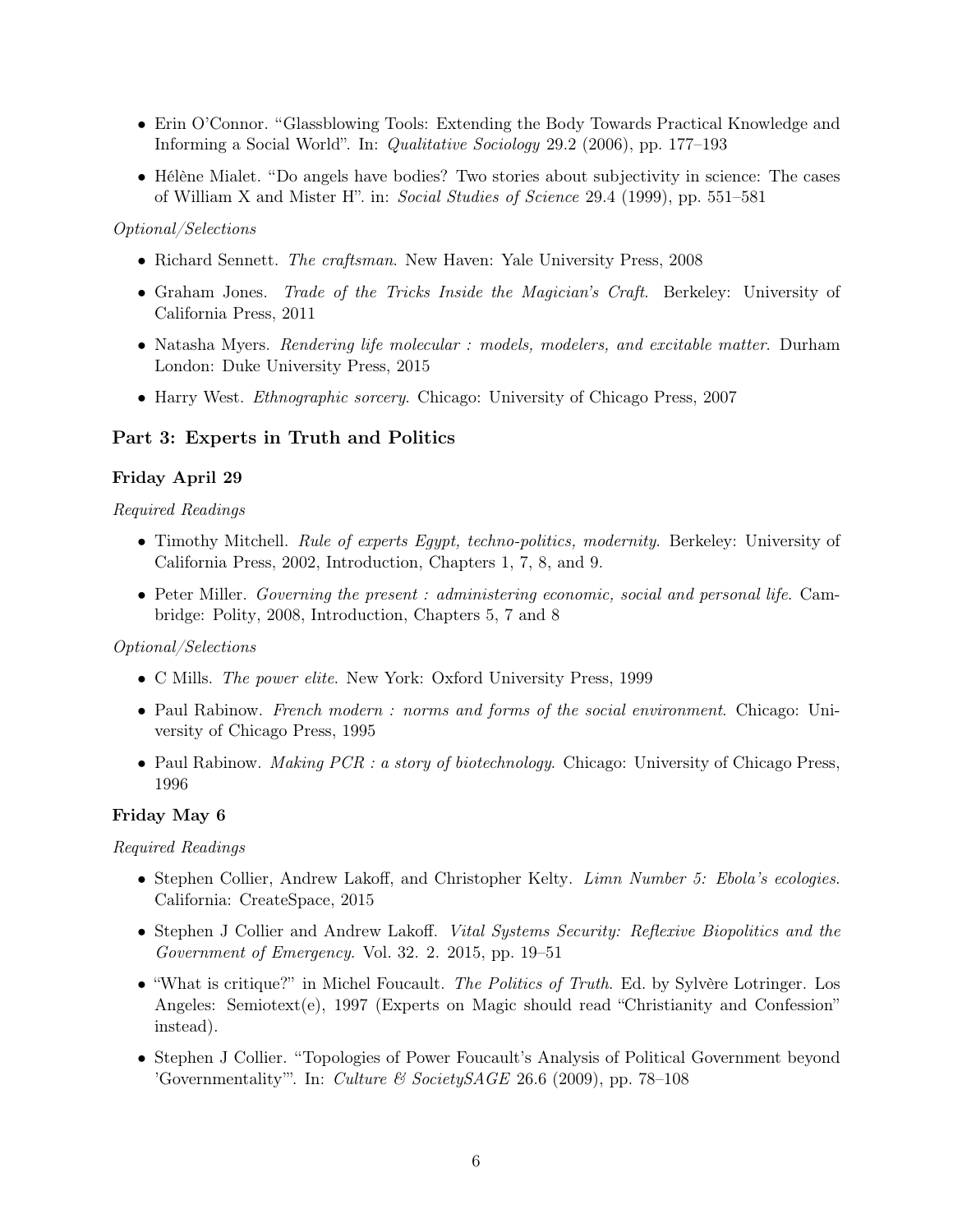• Noortje Marres. "The costs of public involvement Everyday devices of carbon accounting and the materialization of participation". In: *Economy and Society* 40.4 (2011), pp. 510–533

#### Optional/Selections

## Part 4: Cases

## Friday May 13

## Required Texts

• Candis Callison. How climate change comes to matter : the communal life of facts. Durham: Duke University Press, 2014

## Optional/Selections

• Paul Edwards. A vast machine: computer models, climate data, and the politics of global warming. Cambridge, Mass: MIT Press, 2010

•

## Friday May 20

## Required Texts

• Tania Li. The will to improve : governmentality, development, and the practice of politics. Durham: Duke University Press, 2007

## Optional/Selections

- David Mosse. Adventures in Aidland : the anthropology of professionals in international development. New York: Berghahn Books, 2011
- Susan Greenhalgh. Just one child : science and policy in Deng's China. Berkeley: University of California Press, 2008
- Maia Green. The development state : aid, culture and civil society in Tanzania. Woodbridge, Suffolk Rochester, NY: James Currey, 2014
- James Scott. Seeing like a state : how certain schemes to improve the human condition have failed. New Haven: Yale University Press, 1998

## Friday May 27

#### Required Reading

Penelope Harvey. Roads : an anthropology of infrastructure and expertise. Ithaca London: Cornell University Press, 2015

#### Optional/Selections

- Deborah Cowen. The deadly life of logistics : mapping violence in global trade. Minneapolis: University of Minnesota Press, 2014
- Journal of Contingencies and Crisis Management Safety Science

## Friday June 3 IT/Security/Crisis

#### Required Reading